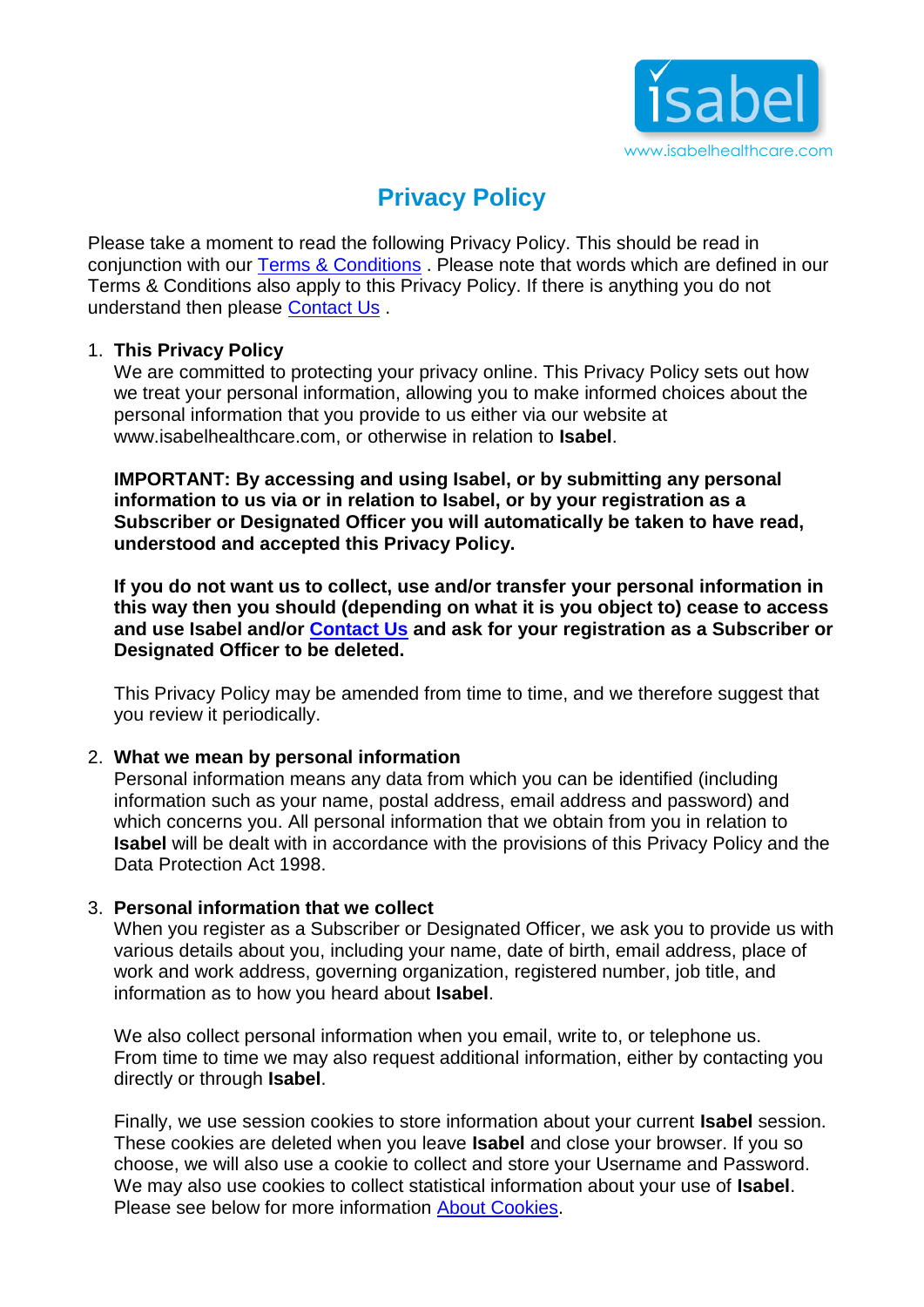

## 4. **How we use your personal information**

Your personal information is used by us so that we can administer and support **Isabel** and your registration as a Subscriber or Designated Officer, and to provide you with access to the appropriate areas and functions of **Isabel** depending on your Subscribing Organization's subscription.

We may use your personal information to contact you from time to time, in order to ask for your views on **Isabel** and to notify you occasionally about important changes or developments to **Isabel**.

We may also use information provided by you (such as what you think about **Isabel** and improvements that you would like to see made) or statistical information collected, so that we can improve our service to you or make your visits to **Isabel** more useful and rewarding.

## 5. **Personal information we provide to third parties**

Except in very specific circumstances, we do not disclose any of your information to other parties, except where you have given your consent.

We reserve the right to give your personal information to a third party without your consent where:

the disclosure is required by law, such as where there is a court order, or statutory obligation requiring us to make such a disclosure; and/or

we believe that such disclosure is necessary in order to assist in the prevention or detection of any criminal action (including fraud) or is otherwise in the overriding public interest, and is permitted by law.

#### 6. **How we protect your personal information**

We are strongly committed to data security and we take reasonable and appropriate steps to protect your personal information from unauthorized access, loss, misuse, alteration or corruption. We have put in place physical, electronic, and managerial procedures to safeguard and secure the information you provide to us.

These steps include communicating this Privacy Policy to those of our employees and relevant contractors. Only authorized employees and contractors under strict controls will have access to your personal information.

HOWEVER, WHILE WE STRIVE TO PROTECT YOUR PERSONAL INFORMATION, DUE TO THE NATURE OF THE INTERNET WE CANNOT GUARANTEE THE SECURITY OF ANY INFORMATION YOU TRANSMIT TO US. WITH THIS IN MIND, WE URGE YOU TO TAKE EVERY PRECAUTION TO PROTECT YOUR PERSONAL INFORMATION WHILE YOU ARE ON THE INTERNET.